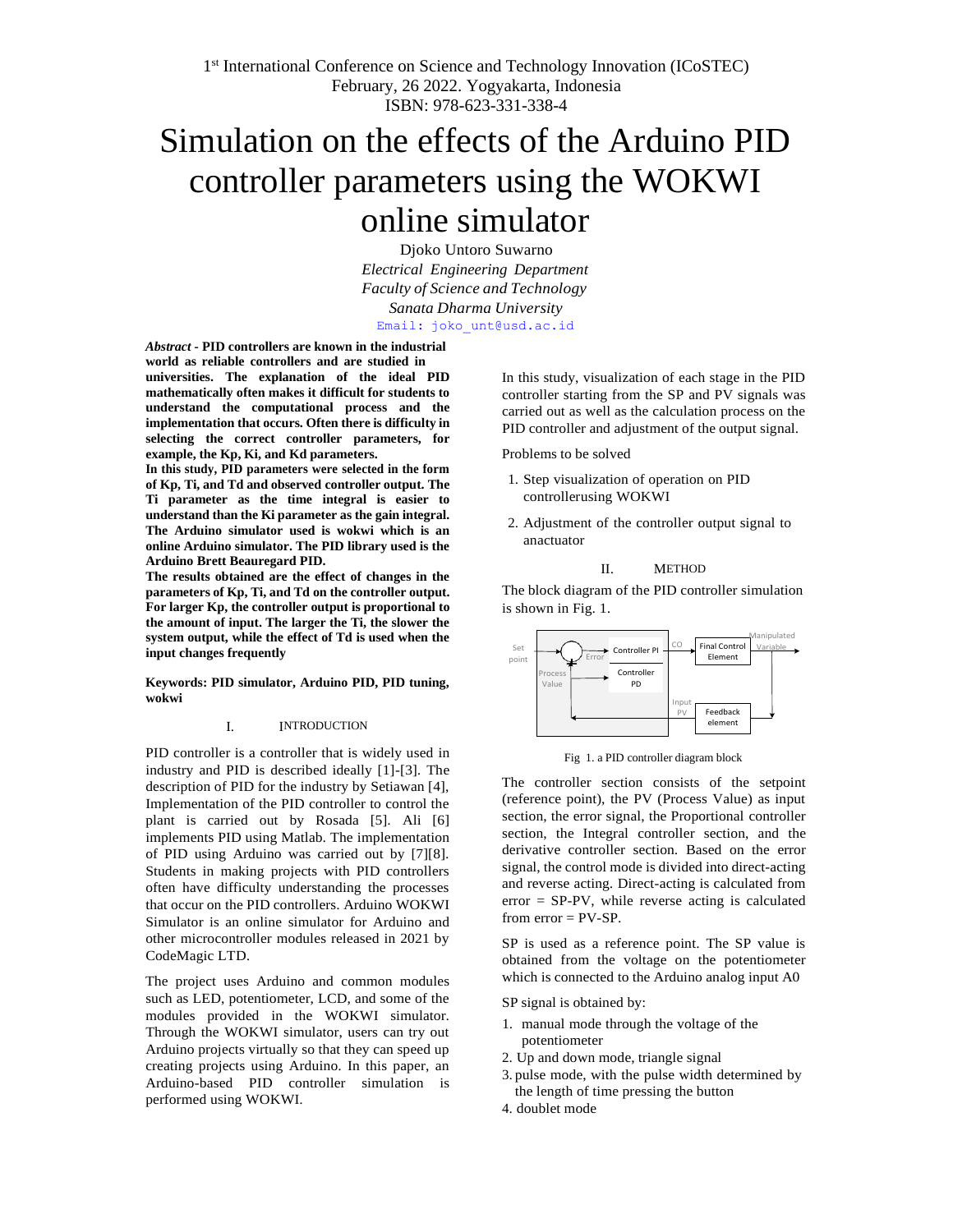Manual mode is obtained from the potential voltage which is connected as a voltage divider

Manual mode is obtained from the potential voltage which is connected as a voltage divider and connected to the analog input A0

The up-and-down mode is generated programmatically with a lower bound Vb and an upper bound Va, a linear increment slop.

Pulse mode is triggered by pressing a button. If the button is not pressed, the CO (Controller Output) is assigned a lower limit value of Vb, when the button is pressed, the CO output is assigned an upper limit value of Va.

Doublet mode, triggered by the keypress. When the button is not pressed, the output is the middle-value Vn, whereas when the button is pressed, the output will be the upper limit. At the initial  $Vn = 500$ ,  $Va =$ 900 and  $Vb = 100$ .

#### III. RESULTS AND DISCUSSION

Potentiometer Characteristics: The potentiometer used is linear. From the curve fig 2 obtained a partial linear potential (piecewise linear), that is at a distance of 20 mm to 50 mm (33% up to 77%) from a range of 65mm



Fig 2. Potensio position vs resistance, ADC

#### *A. SP signal mode*

1. Manual mode via a potentiometer as a voltage divider and connected to the Analog in A0 Arduino. The output value for manual mode is 100 to 900. The graphic form that occurs is shown in Fig 3.



Fig 3. example of manual SP signal from potentiometer

2. Up and down mode, the output value starts from 100 up to 900 and down to 100 and repeats. The output form is a triangular wave. The period of the triangular waveform is determined by the delay between output points. For a delay of 1ms and a total point of  $2x(900-100) = 1600$  samples produce 1.6 seconds. The resulting triangular waveform is shown in Fig 4. If the SP is an input for the position control system, then the change in the SP value is the speed. An example of a position control system with a range of 80cm (ADC value  $= 1000$ ) is shown in Fig 5. The movement speed can be calculated as follows: position delta/time delta = 48cm/0.8 seconds=60cm/s



Fig 4. The resulting triangular waveform

3. Pulse code with a trigger from a button. When normal, the output value is 500, and when the button is pressed the output value is 900. When the button is released, the output value returns to 500. An example of a pulse wave is shown in Fig 6



Fig 5. An example of a pulse wave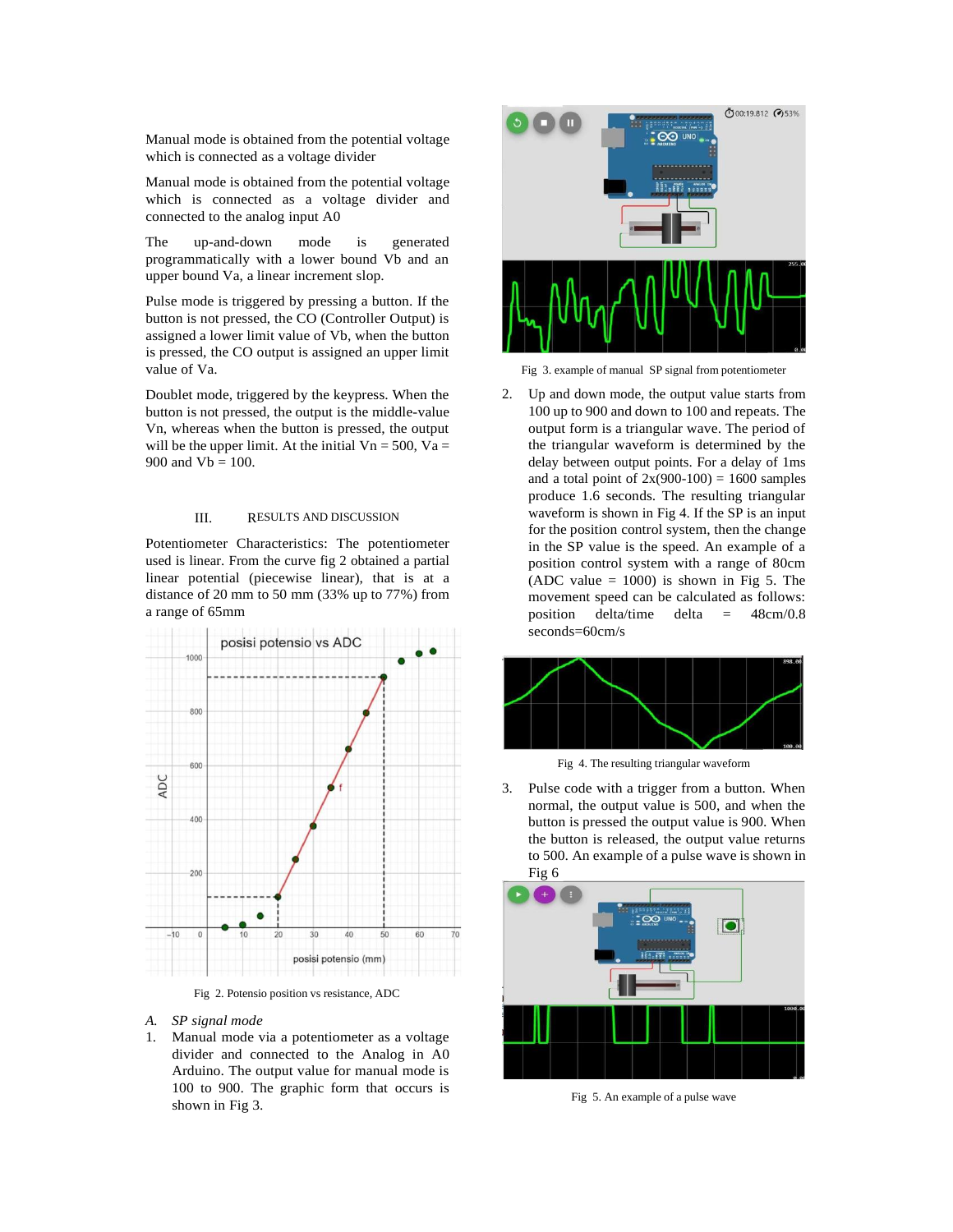#### *B. SP input unit*

SP value as input and compared with PV to produce an error, it is necessary to pay attention to the unit used. For example, for a position control system, the SP unit is in the form of a distance unit in cm. The position sensor uses a potentiometer, so the unit is voltage. Fig. 6 shows the SP units that can be used: cm, Vpot, ADC, and %. The unit used in the calculation is better in the form of a percent with a normal number of 1 to 100%. The SP calculation uses a fractional data format (real, float).



Fig 6. units SP in cm, Vout, ADC, %

#### *C. Controller output unit.*

There are several standards for controller output used in industry, namely the output voltage of 1V to 5V or in the form of a current of 4mA to 20mA. The other output is an 8bit PWM signal or connected to a servo motor, timing trigger Thyristor, or SCR



Fig 7. The controller output signal

#### *D. Error Signal*

The error signal is calculated from the difference between SP and PV

For direct-acting, the error calculation is as follows

$$
Error = SP - PV \tag{1}
$$

For reverse acting

$$
Error = -(SP - PV)
$$
 (2)

The SP and PV values from the external are connected to the analog input from the microcontroller. Microcontroller analog input in the form of ADC. For 10-bit ADC, the ADC output starts from 0 to 1023. Error calculation is in percentage units.

#### *E. Proportional Gain*

The proportional gain is calculated based on the error signal and is shown in Eq 3.

$$
CO = Kp \times Error \tag{3}
$$

The results of the Controller Output calculation can produce positive values and can produce negative values. For the error signal = 0 (meaning  $PV = SP$ ) then the controller output is set to zero and the actuator does not change.

An example of the output is a servo motor with a normal position at an angle of 0 degrees, a maximum angle of 90 degrees, and a minimum angle of -90 degrees. Then the normal position is in the 50% position. controller output needs to be offset by offset. An example of the output of Eq 3 becomes Eq 4.

$$
CO = Kp \times Error + offset
$$
 (4)

The proportional gain value Kp is a function of the magnitude of the change in error. With a gain of 5x and a 10% error change, the controller output change is 50%. The gain is calculated from the change in output divided by the change in input as shown in Eq 5. A large proportional gain causes the controller output to quickly become maximal, which can cause the controller to go into ON/OFF mode.

$$
Gain = \frac{\Delta output}{\Delta input} \tag{5}
$$

Maximum gain is obtained from maximum output/minimum input. From table 1 it can be seen that the value of sp, PV, error, and CO on gain proportional  $= 2$ .

| Table 1. SP, PV, Error, CO values |           |                    |     |      |  |
|-----------------------------------|-----------|--------------------|-----|------|--|
|                                   | <b>SP</b> | PV -               | Err | -CO  |  |
|                                   |           | 43.75, 39.84, 3.91 |     | 7.81 |  |
|                                   |           | 43.75, 39.84, 3.91 |     | 7.81 |  |
|                                   |           | 43.75, 39.84, 3.91 |     | 7.81 |  |
|                                   |           | 43.75, 39.84, 3.91 |     | 7.81 |  |
|                                   |           | 43.75, 39.84, 3.91 |     | 7.81 |  |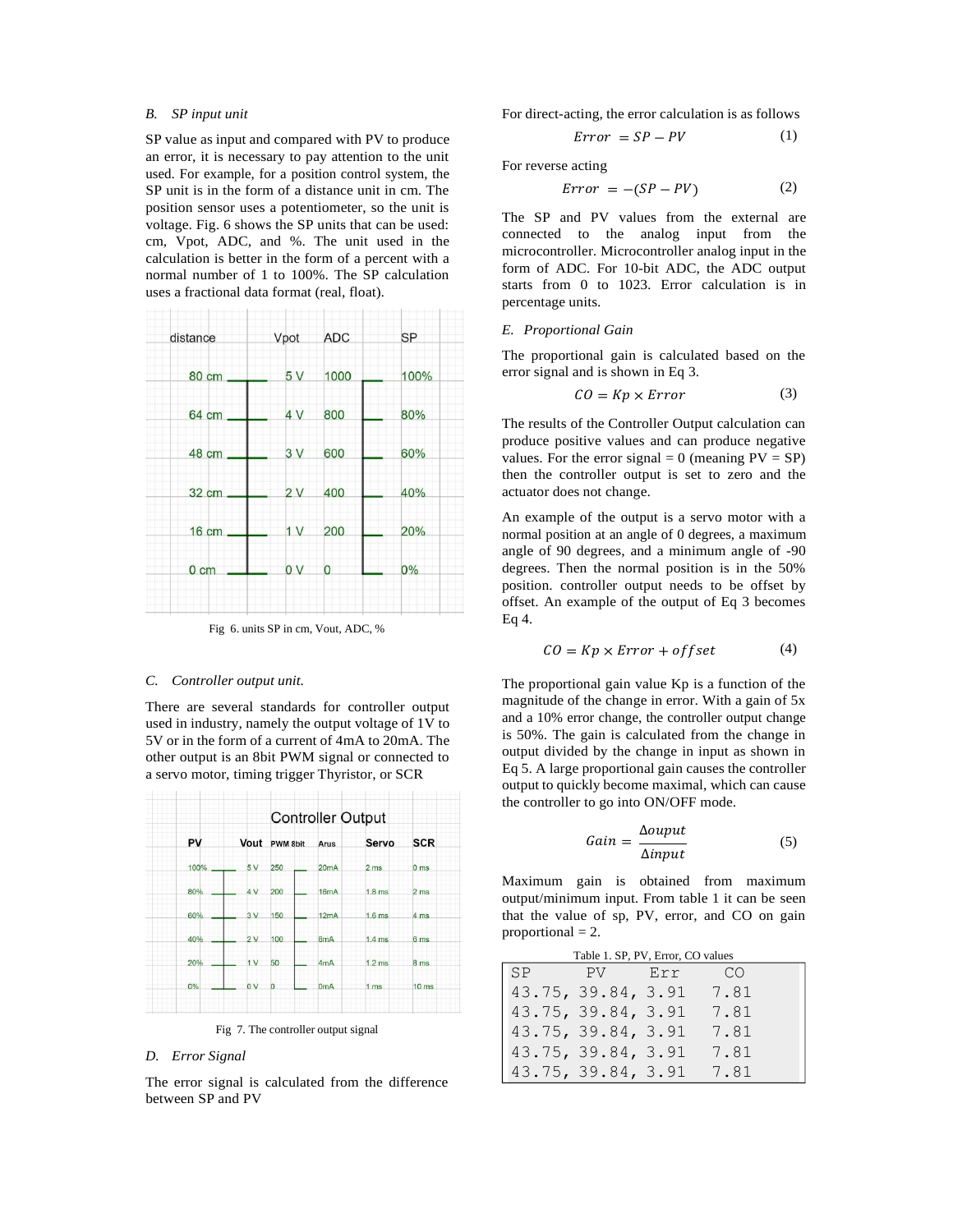## *F. Proporsional Gain and Proporsional Band G. Derivative gain*



Fig 8. Proporsional Gain vs Proporsional Band

A proportional band is an indication of how wide or narrow the controller parameter settings are. The definition of the proportional band is the opposite of proportional gain as shown in Eq. 6.

$$
PB = \frac{1}{Kp} \tag{6}
$$

The larger the gain, the narrower the proportional band as shown in Fig. 8

#### *H. integral gain*

The integral controller part Ki is the reciprocal of the integral time as shown in Eq. 7.

$$
Ki = Ti \tag{7}
$$

With a large integral time, the system is slow. The integral for the input error which remains in the form of a ramp function is the larger it is. For a smaller integral time causes a larger integral gain, the system output quickly increases as shown in Fig 9. One of the effects of an integral part causes the output of the controller to go to a saturated (unchanged) output.



Fig 9. Controller PI mode

The effect of the derivative part on the PID controller is that if the SP input changes rapidly it will cause a large error change. If the system does not change much, then the effect of the derivative part on the error is small. To overcome the occurrence of a derivative kick, the error change is calculated from the change in PV, not from the change in SP as explained in Eq 8-10.

$$
error = SP - PV \tag{8}
$$

So that

$$
\frac{d}{dt}\,error = \frac{d}{dt}(SP - PV) \tag{9}
$$

assuming that the SP is a constant then the differential  $SP = 0$  so that

$$
\frac{d}{dt}error = -\frac{d}{dt}PV
$$
\n(10)



Fig 10. Derivative on Error

#### IV. CONCLUSIONS

From the research results can be concluded as follows:

- 1. Wokwi is used as an Arduino simulator, and you can add additional input-output modules visually
- 2. as a PID controller on Arduino requires a PID library
- 3. Changes in PID parameters can be seen on the serial monitor and the selected output device
- 4. The controller output needs to be adjusted to the input and output devices, it is recommended to use percentage units

#### ACKNOWLEDGMENT

The authors would like to thank the Center for the Study of Intelligent Technology (PKTC), the Faculty of Science and Technology, and LPPM USD for supporting this research.